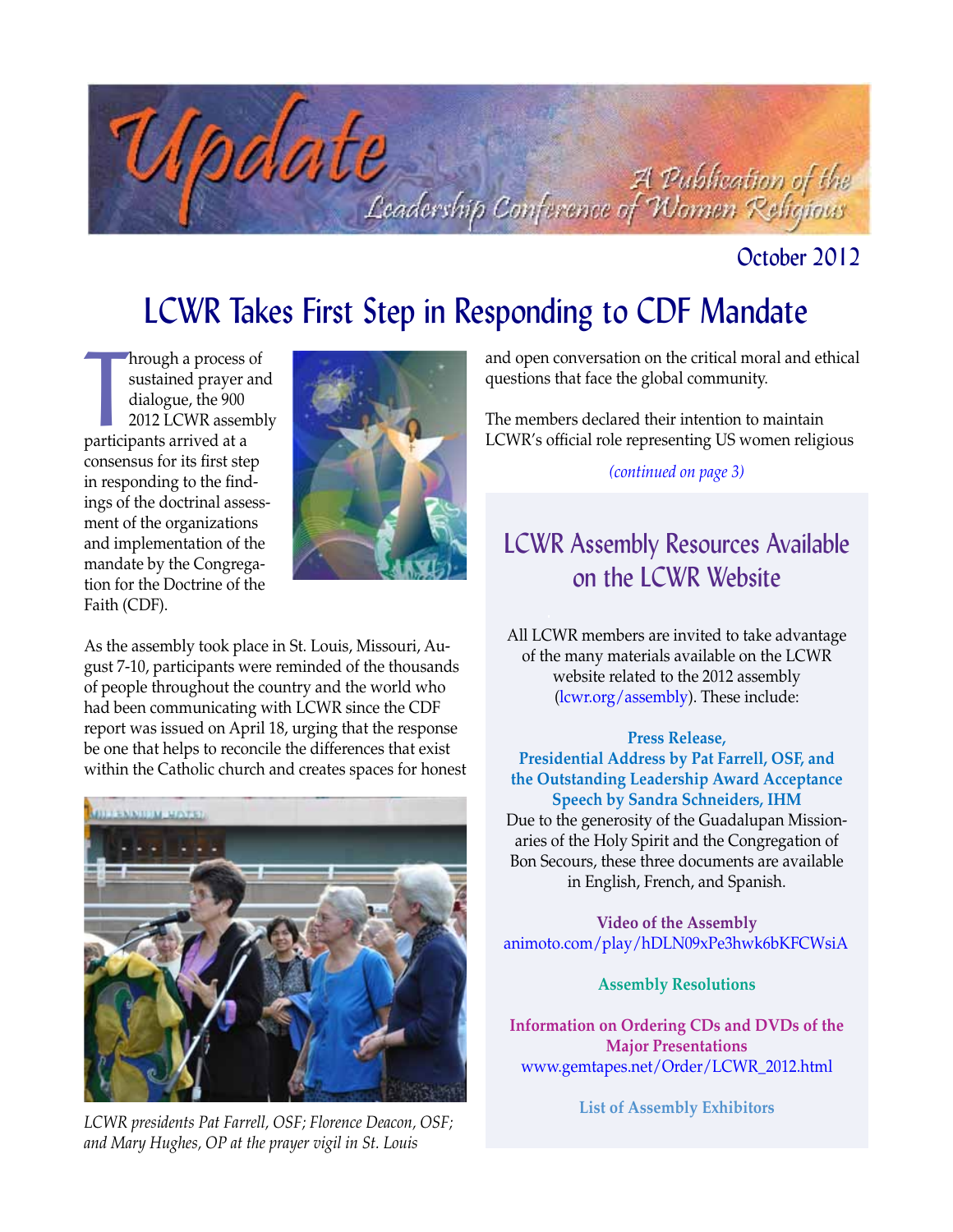**LCWR Update — October 2012 — page 2**

# *From the LCWR Presidency* In the Spirit of Vatican II

#### **by Florence Deacon, OSF — LCWR President**

arlier this month I had lunch<br>with Reverend David Cooper,<br>president of the Association of<br>Catholic Priests (AUSCP). Dur-<br>ing their inaugural assembly in June, arlier this month I had lunch with Reverend David Cooper, president of the Association of US Catholic Priests (AUSCP). Durthe AUSCP had passed a resolution of support and gratitude for the ministry of sisters in schools and hospitals as well as to people on the margins, and sent a check to LCWR for expenses connected with the doctrinal assessment. One of the association's goals is to keep alive the vision of Vatican II, and Fr. David said they would like our help to begin a



another woman with similar desires and together the two formed a group called Jubilee Faithful in honor of the 50th anniversary of the beginning of Vatican Council II. Just by word of mouth their initial meeting attracted approximately 115 people, and subsequent gatherings continue to draw 20-somethings to 80-somethings who want to talk about their experiences and discuss questions about the church they so love.

The groundswell of laity that has arisen to support LCWR since the CDF's

report on its doctrinal assessment has been overwhelming. Those present at our recent annual assembly were able to read firsthand some of the many letters of support from across the globe that told poignant stories of their love for and experiences with the church. LCWR members asked for open and honest dialogue to increase understanding between church leaders and women religious, and also to create more possibilities for laity, especially women, to have a voice in the church.

Might this be a time for all of us to reach out to our neighbors and provide a place for people to come

> *the Year of Faith and the 50th anniversary of the beginning of the Second Vatican Council?*

together to pray, share their stories of faith, and fortify one another to be a stronger church? The ground rules we have set ourselves seem to match the desires of many people seeking open, honest, respectful dialogue. What better way to celebrate the Year of Faith and the 50th anniversary of the beginning of the Second Vatican Council?

dialogue and build a bridge to religious and laity as we continue to enflesh that spirit together. He explained, "We feel that our cause to keep alive the spirit and enthusiasm of the Second Vatican Council could be given great impetus by learning from you."

I shared with him our discussion at recent LCWR meetings, including the annual assembly and board meet-

*Might this be a time for all of us to reach out to our neighbors and provide a place for people to come together to pray, share their stories of faith, and fortify one another to be a stronger church? What better way to celebrate* 

ings, of the large number of Catholics in the United States and other countries who through letters, e-mails, and personal visits were asking us for that same conversation.

A vivid example is that of a woman who walked into LCWR headquarters in mid-May and asked, "Do you take associates?" She explained, "I like the way LCWR has been going about this interaction with the Vatican and I think this would be a place where I could talk about the questions I have about the church." LCWR executive director Janet Mock, CSJ put her in touch with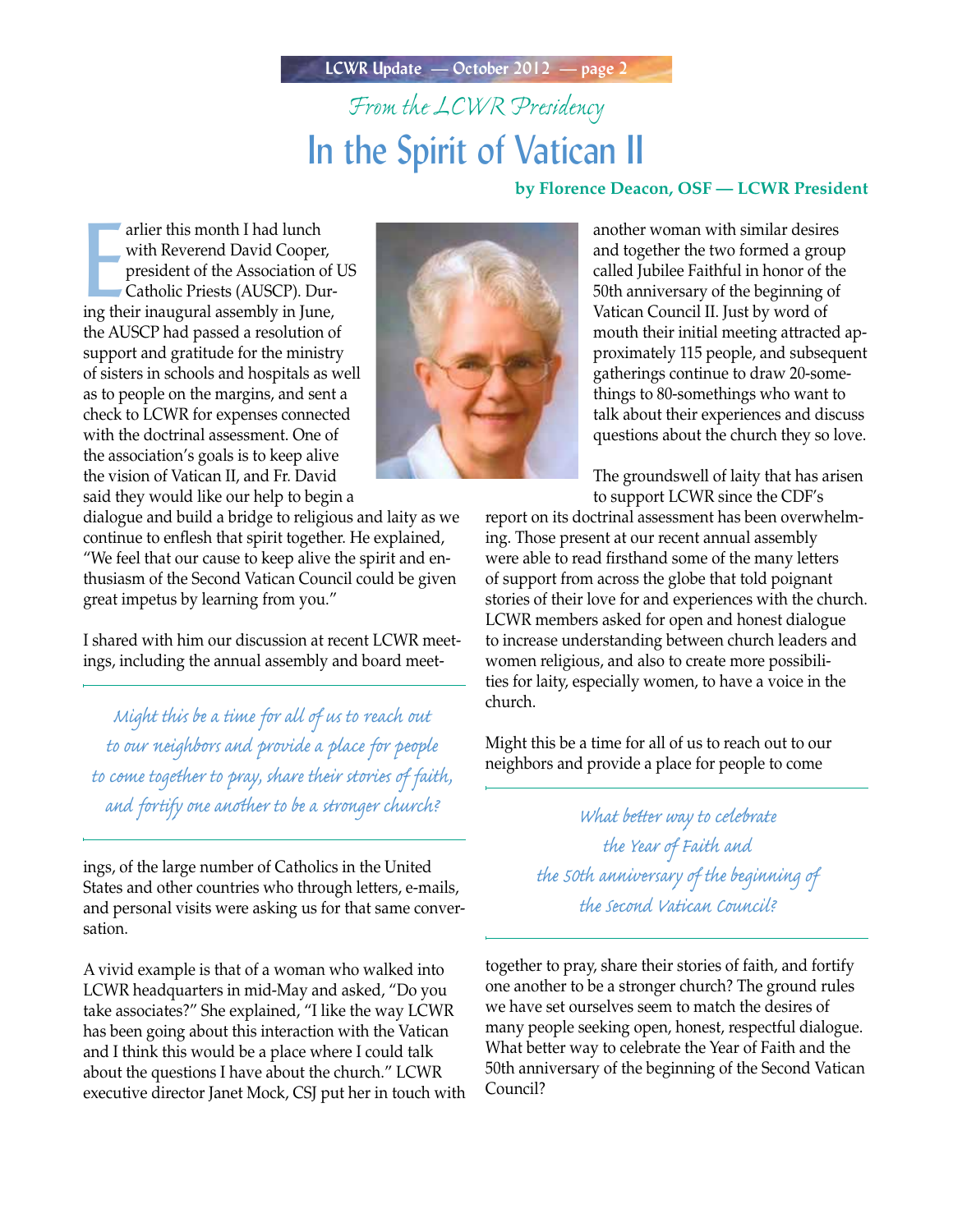# LCWR Takes First Step in Responding to the CDF Mandate

#### *(continued from page 1)*

in the church and to use every opportunity to explain to church leaders LCWR's mission, values, and operating principles. They also charged the LCWR officers with beginning a conversation with Archbishop J. Peter Sartain, the apostolic delegate appointed by CDF to oversee LCWR, with the expectation that open and honest dialogue may lead not only to increasing understanding between the church leadership and US women religious, but also to creating more possibilities for the laity and, particularly for women, to have a voice in the church. The assembly instructed the LCWR officers to proceed with these discussions as long as possible, but to reconsider if LCWR is forced to compromise the integrity of its mission.

The full text of the statement released to the press on August 10 can be found on the [LCWR website.](http://www.lcwr.org/assembly)

Also during the assembly, Barbara Marx Hubbard, a futurist and author, spoke on consciousness evolution where she noted that the very crises humanity is facing on a global scale require the exercise of a higher level of ethical, shared commitment and social synergy to realize positive change. She observed that the crises are potential signals driving the world toward more cocreative, coevolving humanity, where people become more fully aware of their potential for healing and evolving the world in new ways, new forms, and ever-expanding relationships.

Thomas C. Fox; Jennifer Gordon, SCL; and Jamie Manson served as panelists, offering the assembly ideas for how religious life might evolve as it moves into the future.

In her address to the assembly, LCWR president Pat Farrell, OSF suggested six tools for navigating the shifts occurring in the world and church. These tools included contemplation, use of the prophetic voice, solidarity with the marginalized, community, nonviolent responses, and the capacity to live in joyful hope.

The members passed a resolution calling on Congress to pass the Dream Act and comprehensive immigration reform that includes the reunification of families and a path to citizenship for undocumented immigrants living in the United States. In addition, the resolution opposes the passage and calls for the repeal of restrictive state laws that create a climate of fear in immigrant communities. They passed a second resolution that

#### *(continued on page 4)*



*Sandra M. Schneiders, IHM accepts the 2012 LCWR Outstanding Leadership Award.*

#### Press Briefings

During the assembly LCWR held four press briefings that provided the media background on religious life, LCWR, and the practices of contemplation and dialogue. Those leading the briefings were: Nancy Conway, CSJ; Helen Garvey, BVM; Rebecca



Ann Gemma, OP; Donna Markham, OP; Mary Pellegrino, CSJ; Sandra Schneiders, IHM; Nancy Schreck, OSF; Mary Waskowiak, RSM; and Marlene Weisenbeck, FSPA. The three LCWR presidents conducted the final briefing on the last afternoon of the assembly. Among the media outlets represented at the assembly were: *NY Times, National Catholic Reporter, National Catholic Register, Toronto Star, Ms. Magazine, 60 Minutes,* Associated Press, Reuters, Catholic News Service, Religion News Service, and various St. Louis-based radio, TV and print outlets.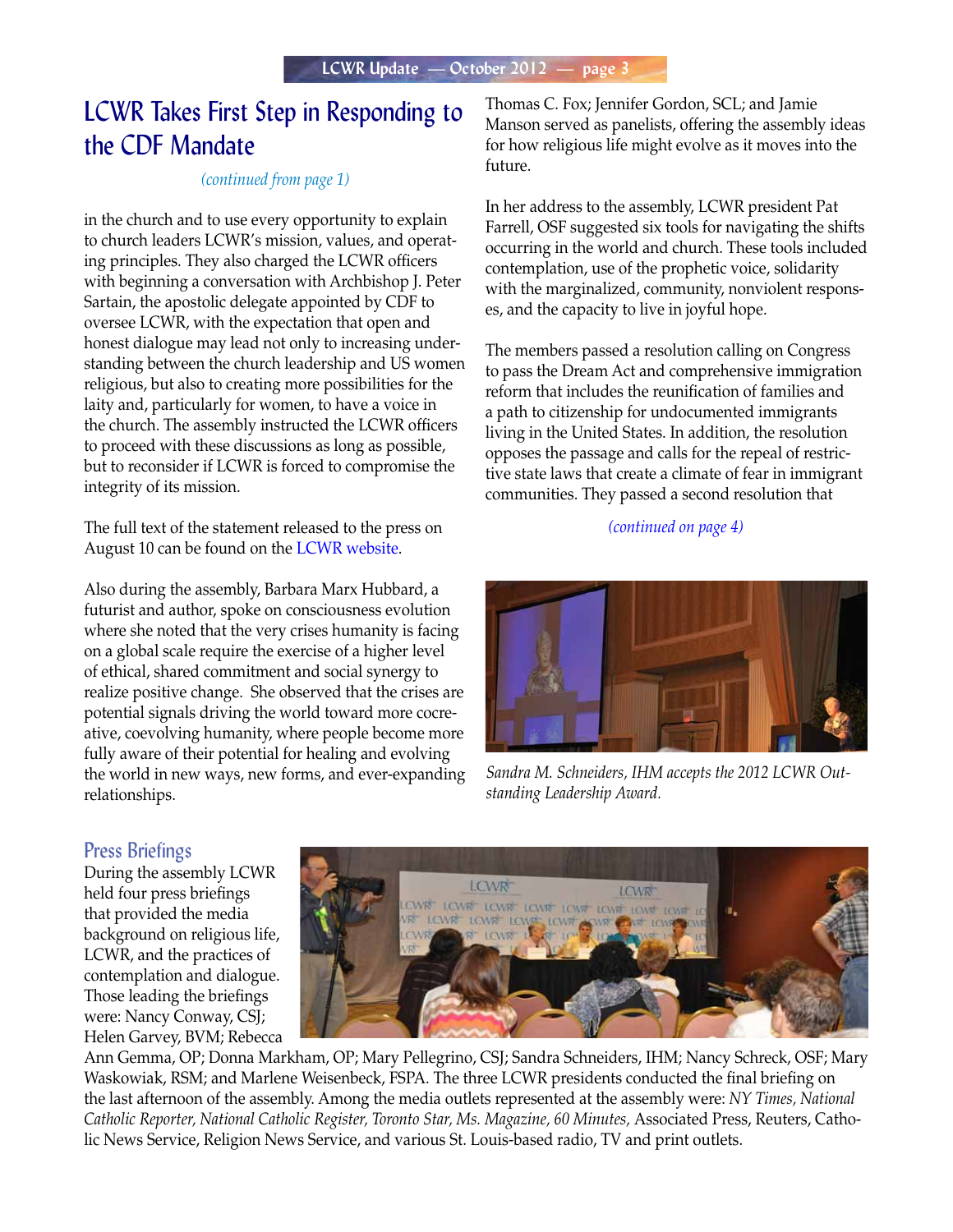# LCWR Takes First Step in Responding to the CDF Mandate

#### *(continued from page 1)*

committed them to work for the abolition of human trafficking, calling it a form of modern day slavery.

During the assembly the LCWR members also listened to an informative panel, "Human Trafficking: Stolen People, Stolen Hope." (Panelist Katie Rhoads, MSW of Healing Action Network can be reached at PO Box 21743, St. Louis, MO 63109*.)*

At the conclusion of the assembly, Florence Deacon of the Sisters of St. Francis of Assisi in Wisconsin assumed the office of LCWR president for 2012-2013 after the members elected Carol Zinn of Sisters of St. Joseph of Chestnut Hill, Pennsylvania as the conference president-elect; and Barbara Blesse of the Dominican Sisters of Springfield as conference secretary.

The assembly closed with the conferring of LCWR's highest honor, its Outstanding Leadership Award, on Sister Sandra Schneiders, IHM, a theologian and professor emerita at the Jesuit School of Theology in Berkeley, California.

### Reflecting on the LCWR Assembly

The richness of the LCWR assembly lends itself<br>to further reflection and prayer. Members,<br>whether they attended the assembly or not,<br>may wish to spend time completing the following he richness of the LCWR assembly lends itself to further reflection and prayer. Members, whether they attended the assembly or not, statements and share their reflections with their team members or others.

What I most want the members of my religious institute/the public to know about the LCWR assembly is ...

One insight that I had about leadership as a result of the assembly experience is ...

One hope I have for LCWR/ my congregation/myself as LCWR takes the first step in response to the CDF findings and mandate is ...



#### LCWR Presidents and Executive Directors



*Before the assembly opened, 25 past and current LCWR presidents and executive directors met to discuss the doctrinal assessment of LCWR by the Congregation for the Doctrine of the Faith. Standing: Mary Dacey, SSJ; Mary Hughes, OP; Anne Munley, IHM; Mary Christine Fellerhoff, CSA; Kathleen Popko, SP; Donna Markham, OP; Janet Roesener, CSJ; Florence Deacon, OSF; Bea Eichten, OSF; Pat Farrell, OSF; Nancy Sylvester, IHM; Constance Phelps, SCL; Kathleen Pruitt, CSJP; Joan Chittister, OSB; Janet Mock, CSJ; and Mary Waskowiak, RSM. Seated: Nadine Foley, OP; Nancy Schreck, OSF; Mary Ann Zollmann, BVM; J Lora Dambroski, OSF; Theresa Kane, RSM; Helen Maher Garvey, BVM; Camille D'Arienzo, RSM; Christine Vladimiroff, OSB; and Marlene Weisenbeck, FSPA*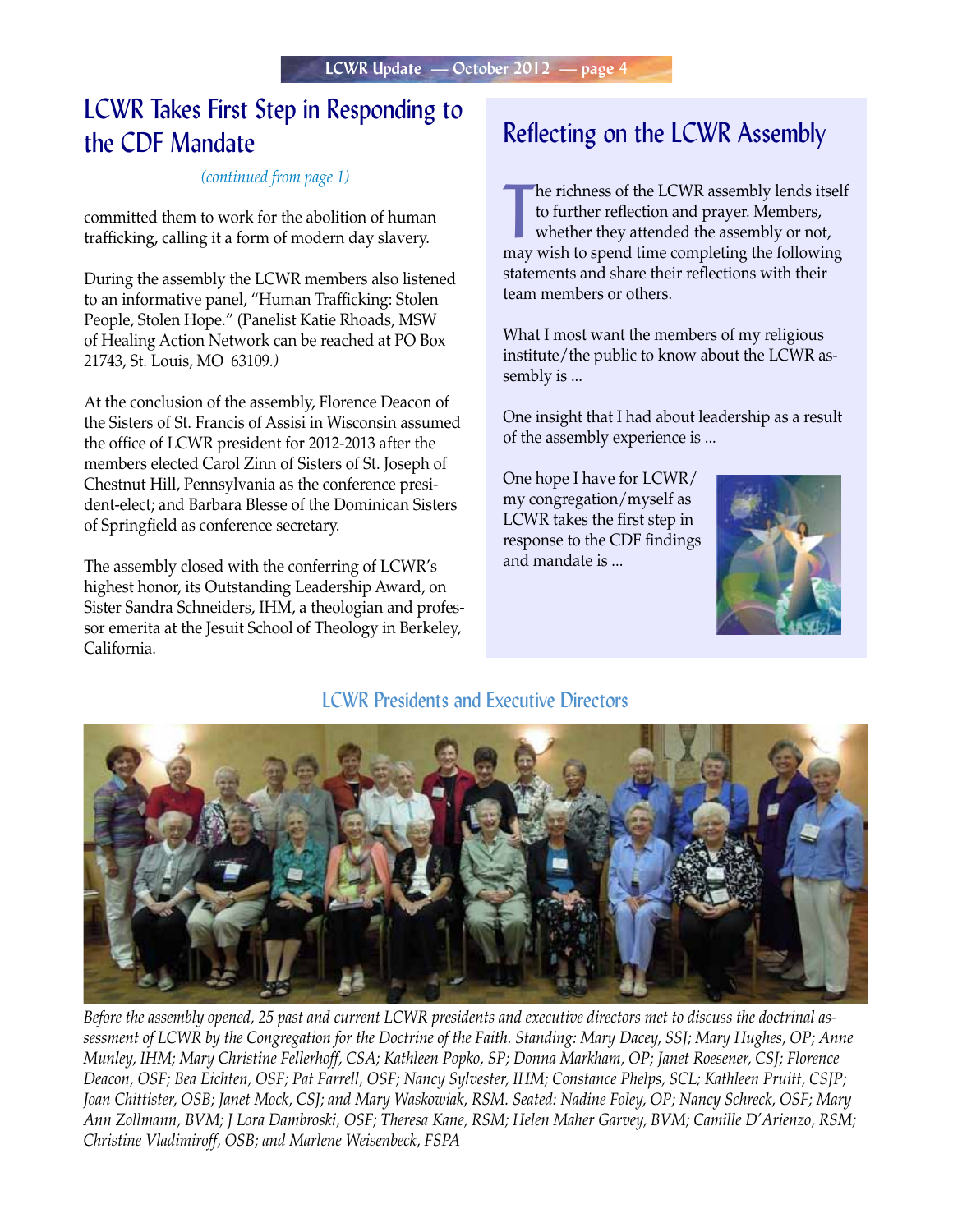### A Message to LCWR Members from Barbara Marx Hubbard

September 5, 2012

Most Dear Sisters:

It is with great joy and gratitude that I thank you for the privilege of being with you and speaking with you during the LCWR assembly in St. Louis at this most critical time in your history and in the life of the church and indeed the world. You are giving all of us guidance through your great mission, your cooperative processes



of shared leadership, self-governance and decision making, your unqualified loving support for unmet needs in all ways.

As I was leaving the assembly I asked Janet Mock, CSJ for the opportunity to invite LCWR members to participate in a planetary celebration called Birth 2012 on December 22, 2012, initiated by me with The Shift Network and many others across the planet. Its purpose is to make visible what is working everywhere and celebrate what is being born through all of us -- what is good, loving, and innovative toward a world that works for all. A 24-hour global multi-media event will communicate key events and many offerings throughout the world, to help gentle our "birth" as a more co-creative humanity. We will add our energy to the "tipping point" from breakdown to breakthrough. As Teilhard de Chardin pointed out, "Everything that rises converges….Convergence is evolution."

On that day, and before, people are invited to form "hubs" of all kinds to deepen their own sense of community, communion, and co-creativity among friends, neighbors, and colleagues, symbolically giving "their gift to the planetary shift."

I hope all of you will have a unique celebration of Birth 2012 for the planetary shift on December 22, 2012 and become active participants in a new global movement for the conscious evolution of our planet – our shared mission for the 21st century.

[If you choose to participate, go to www.Birth2012.](http://www.Birth2012.com) com. 1) To locate an existing Hub: Click-Find a Hub, 2) Enter-Zip Code, 3) Click Search, 4) To create a new Hub: Click-Start a Hub 5) Click Create Hub text box. The book, *Birth 2012 and Beyond: Humanity's Great Shift to the Age of Conscious Evolution,* tells the whole story of this young planetary movement.

Please know that I am deeply grateful and honored to be your evolutionary sister! I would be delighted to hear from you personally at Barbara@barbaramarxhubbard.com.

With love, blessings and anticipation as the "flame of expectancy" continues to rise in our hearts.

Barbara

*Barbara Marx Hubbard* Foundation for Conscious Evolution

### Contemplative Process Insights from the LCWR National Board

The LCWR national board engaged in the LCWR<br>
contemplative process at the conclusion of its post-<br>
assembly meeting. As the board reflected on both<br>
the experience of the assembly and the board meetings, he LCWR national board engaged in the LCWR contemplative process at the conclusion of its postassembly meeting. As the board reflected on both the members shared the following insights:

- Now is the time for us to speak out the multi-faceted truth of religious life.
- As a beacon of fidelity, hope, prayer and community, and holding the ambiguities, questions, and pain, we are becoming the change we want to see in the church, for the life of the world.
- With integrity, faith, and deep contemplation, as women committed to live religious life in the church, we are on the brink of something crucial for the sake of God's people.
- We are women in love with God, called to walk in the Living Stillness.
- We have come to understand that we are birthing a profound moment of possibilities.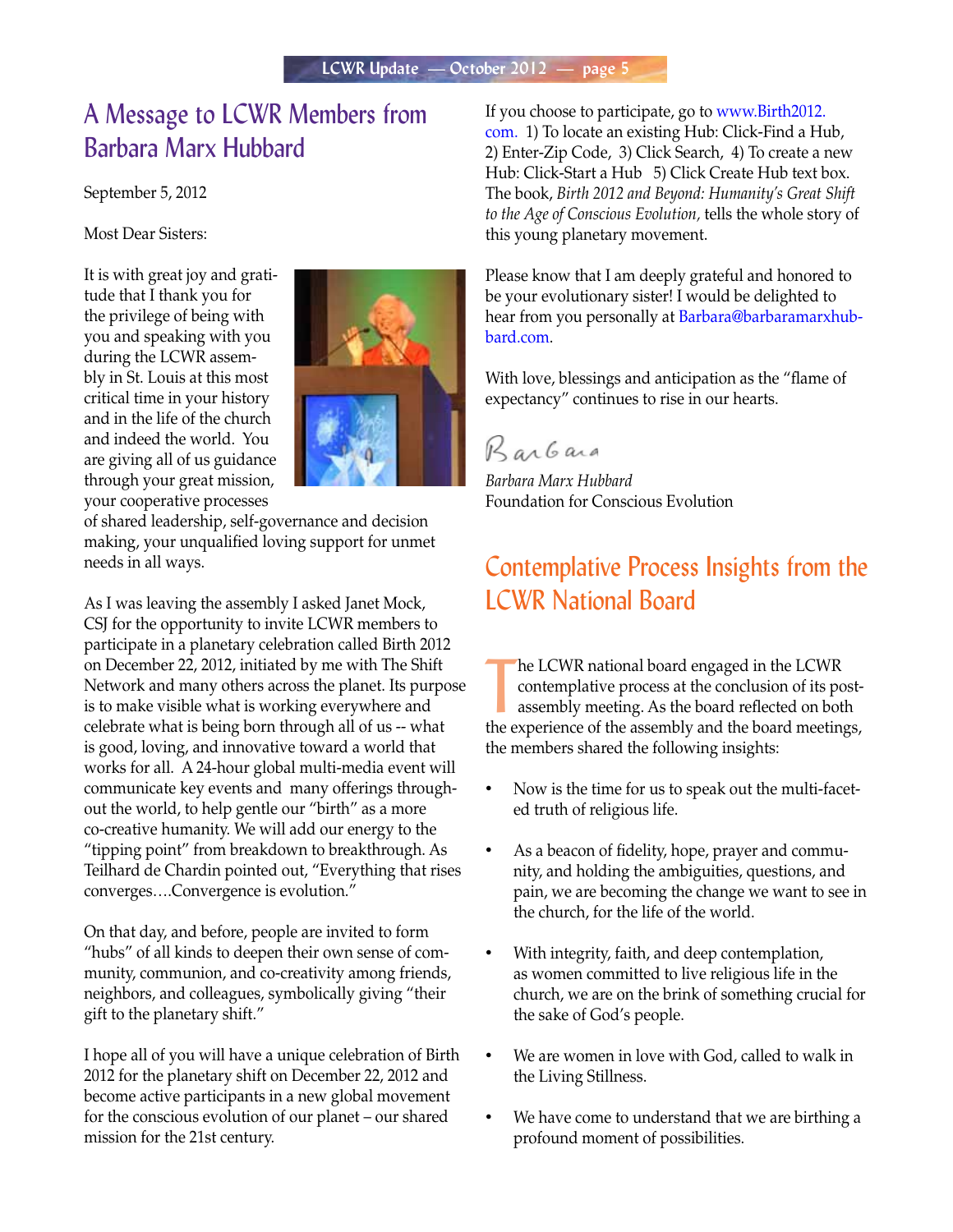# Leadership:

Wystery<br>O Myfolding



*Leadership: Mystery Unfolding* is a retreat for LCWR members and LCWR associates who are serving in congregation leadership

January 20 - 25, 2013 Holy Spirit Retreat Center in Encino, California

Join with other women religious leaders for a five-day retreat that will provide opportunities to reflect on the blessings and challenges of religious life leadership today. The days will include input, contemplative space, a variety of ritual experiences and some opportunity for individual and group spiritual direction for those who choose.

#### Retreat Directors





Maria Elena Martinez, OSF Mary Waskowiak, RSM

Space is limited to 25 persons. More information and registration materials are found at: [lcwr.org/resources/leadership-retreat-2013](http://lcwr.org/resources/leadership-retreat-2013)

### LCWR at CMSM Assembly



Pat Farrell, OSF represented LCWR at the annual assembly of the Conference of Major Superiors of Men, held August 1-4 in Houston, Texas. CMSM invited Pat to update the assembly on the doctrinal assessment. Shown with Pat is CMSM president Tom Smolich, SJ, former president of CMSM. *(Photo by James Martin, SJ)*

### LCWR Addresses National Press Club



ary Hughes, OP represented LCWR at the Na-<br>tional Press Club where on August 16 she was<br>the featured luncheon speaker. The National tional Press Club where on August 16 she was the featured luncheon speaker. The National Press Club, a private club for journalists and communications professionals, has been a Washington, DC institution for more than a century. Through its speaker series, it provides education and background for reporters. The Press Club invited Mary to speak on LCWR and the doctrinal assessment. A video of her presentation and the question and answer session that followed [is found at: press.org/news-multimedia/videos/pc](http://press.org/news-multimedia/videos/pc-luncheon-sister-mary-hughes)luncheon-sister-mary-hughes.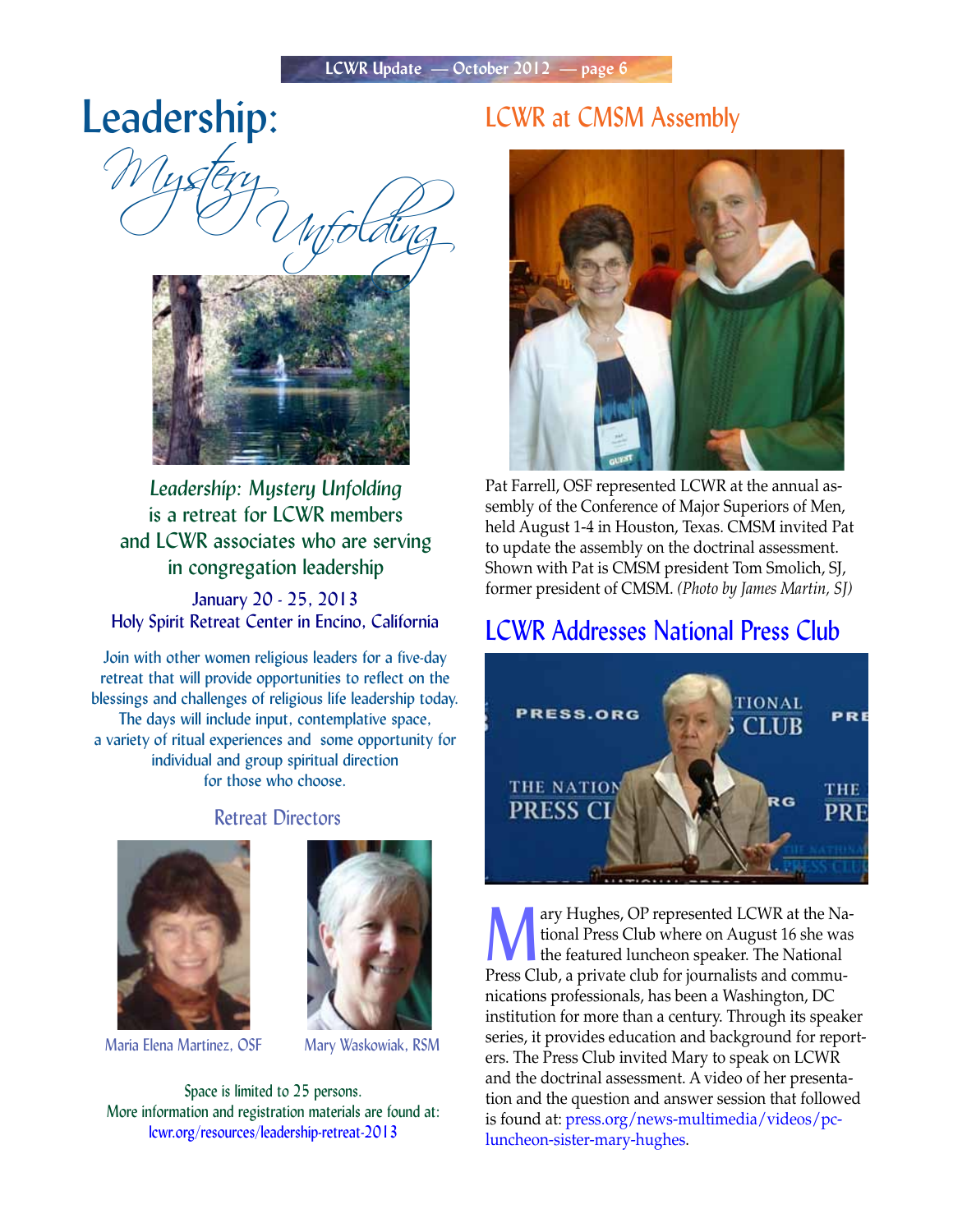## LCWR Names Associate Director of Program Development

**EVR** has named<br>Marie McCarthy, SP a<br>associate director for<br>program development, a CWR has named Marie McCarthy, SP as associate director for newly created LCWR position. In this role, she will be responsible for guiding and overseeing all LCWR programs, including the launching and directing of Leadership Pathways, a new program of online/



onsite learning for LCWR members.

Marie, a member of the Sisters of Providence of St. Mary-of-the-Woods, Indiana, served as general councilor on her congregation's leadership team from 1991-1996 and 2001-2011, and was on the LCWR board of directors as the chair of Region 7 from 2009-2011. She serves as well on the LCWR Contemporary Religious Life Committee.

The recipient of a bachelor's degree in music, graduate degrees in music and theology, and a doctoral degree in religion and psychological studies, Marie has served as a professor of pastoral theology in a number of educational institutions, including Catholic Theological Union, Columbia Theological Seminary, Loyola Institute of Pastoral Studies, and the University of Chicago Divinity School. She has also worked as a clinical therapist.

Marie will assume the position at LCWR at the end of October.

## Collaborating with Women Religious **Globally**

s part of LCWR's commitment to strengthen<br>their support of women religious throughout the<br>world, the LCWR national board voted to share their support of women religious throughout the 10 percent of the donations the conference receives with sisters who are in need in developing countries.

### LCWR Members Serving the Conference

The LCWR national board approved a number of<br>pointments at its August meeting.<br>Rita Cammack, OSF and Theresa Sandok, OSM were he LCWR national board approved a number of appointments at its August meeting.

appointed to the National Advisory Council of the US Catholic Conference of Bishops. They will replace Lynn Jarrell, OSU and Yolanda Tarango, CCVI who for four years represented LCWR on the council which meets twice a year to review and offer recommendations about matters before the USCCB.

Eileen Gannon, OP and JoAnn Showalter, SP have been appointed to the LCWR Global Concerns Committee by the executive committee of the LCWR board to replace Kathleen Bryant, RSC and Judy Justinger, SSJ who have completed their terms. Vicki Bergkamp, ASC having completed her term in congregational leadership will also be leaving the committee.

The executive committee has also appointed Janet Folkl, CDP and Catherine Darcy, RSM to the LCWR Assembly Resolutions Committee. They replace Alice Gerdeman, CDP and Nancy Schramm, OSF who have completed their terms.

LCWR expresses its gratitude to all these members for their service to the conference.

# On the LCWR Regional Meeting Agenda

Among the items on the LCWR fall regional meeting agenda are:

- Next steps in LCWR's response to the CDF doctrinal assessment
- Resolutions at the national assembly
- Nominations for the LCWR Outstanding Leadership Award
- Regional archival policy
- • Pilgrimage to El Salvador
- LCWR contemplative process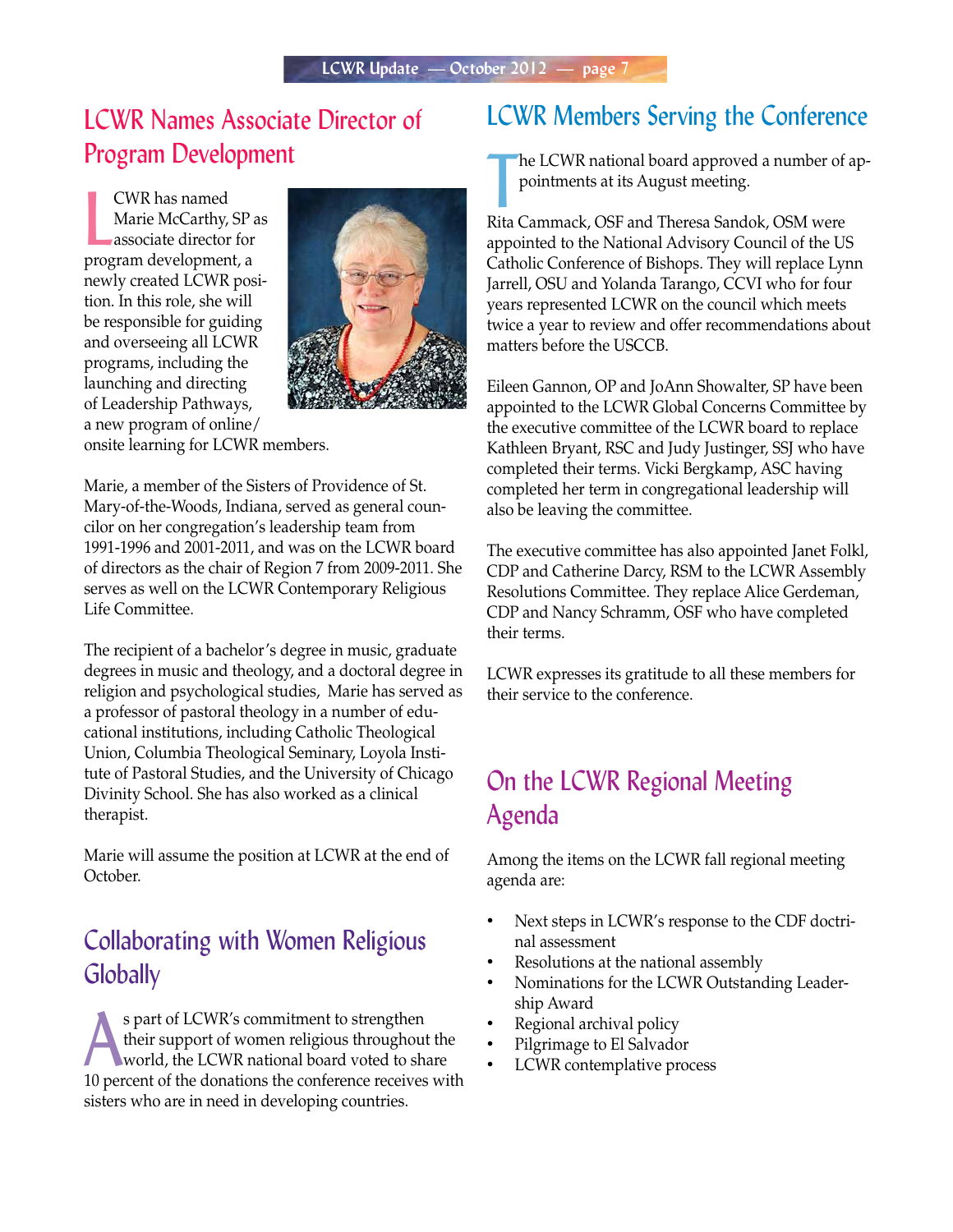## Welcoming Communities Campaign Spreads

EWR members continue to act in support of immigrants and immigration reform around the country.<br>The immigration billboard campaign was born last fall in the Upper Midwest River Valley when sisters and CWR members continue to act in support of immigrants and immigration reform around the country. The immigration billboard campaign was born last communicators from Region 10 posted 22 billboards across Iowa as citizens, politicians, and press prepared for the Iowa caucuses. More about their experience is available at [www.facebook.com/catholicsisters.](http://www.facebook.com/catholicsisters) 

The billboard campaign spread across Missouri this spring and summer thanks to the efforts of 16 congregations of women religious and the support of donors. Billboards with the message "I was an immigrant and



you welcomed me," based on Jesus' words from the Gospel of St. Matthew, were posted in Hannibal, Joplin, Camdenton, Kirksville, Sedalia, Branson, and St. Louis. [More information can be found at www.stlcatholicsis](http://www.stlcatholicsisters.org)ters.org.

The campaign continues to grow. Billboards are already up in Cincinnati. Thanks to the work of sisters in Region 6 billboards can also be seen in Akron, Canton, Cleveland, Dayton, Defiance, Hamilton, Middletown, Putnam County, Tiffin, and Toledo in Ohio, and Lexington, Louisville, and Owensboro in Kentucky.

Reports are that plans call for the installation of four "Welcome the Immigrant" billboards in the Columbus area before the end of September. The goal, as identified by Alice Gerdeman, CDP in the *Columbus Dispatch*, is to get people to look deep into their hearts and souls and reflect on US immigration policy in the light of their religious convictions. Learn more about the Region 6's plans a[t catholicsisterscare.blog.com.](http://catholicsisterscare.blog.com)

# Upcoming LCWR Dates

#### **LCWR Leading from Within Retreat**

*Holy Spirit Retreat Center Encino, California* January 20 — 25, 2013

#### **LCWR Think Tank Symposium**

*Redemptorists' Renewal Center Tucson, AZ* February 11-14, 2013

#### **LCWR New Leader Workshop**

*Conference Center - University of St. Mary of the Lake Mundelein, Illinois* March 21 — 24, 2013

> **LCWR Assembly** *Orlando, Florida* August 13 — 17, 2013

> **LCWR Assembly** *Nashville, Tennessee* August 12 — 16, 2014

**LCWR Assembly** *Houston, Texas* August 11-15, 2015

There is even something for those who would like to "Be the Billboard." During the August LCWR assembly sisters from the Upper Mississippi Valley wore T-shirts with the same message from Matthew 25. Many inquired about ordering T-shirts for themselves. The Tshirts are now available for a limited time only.

The shirts come in unisex sizes small through 3XL. Those interested may send their name, phone number, email and mailing addresses to: Immigration T-shirts, Office of Communications, 1100 Carmel Drive, Dubuque, IA 52003-7991. Shirts are \$15.00 each and checks should be made payable to Sisters of Charity, BVM. Orders will be taken through October 30 only.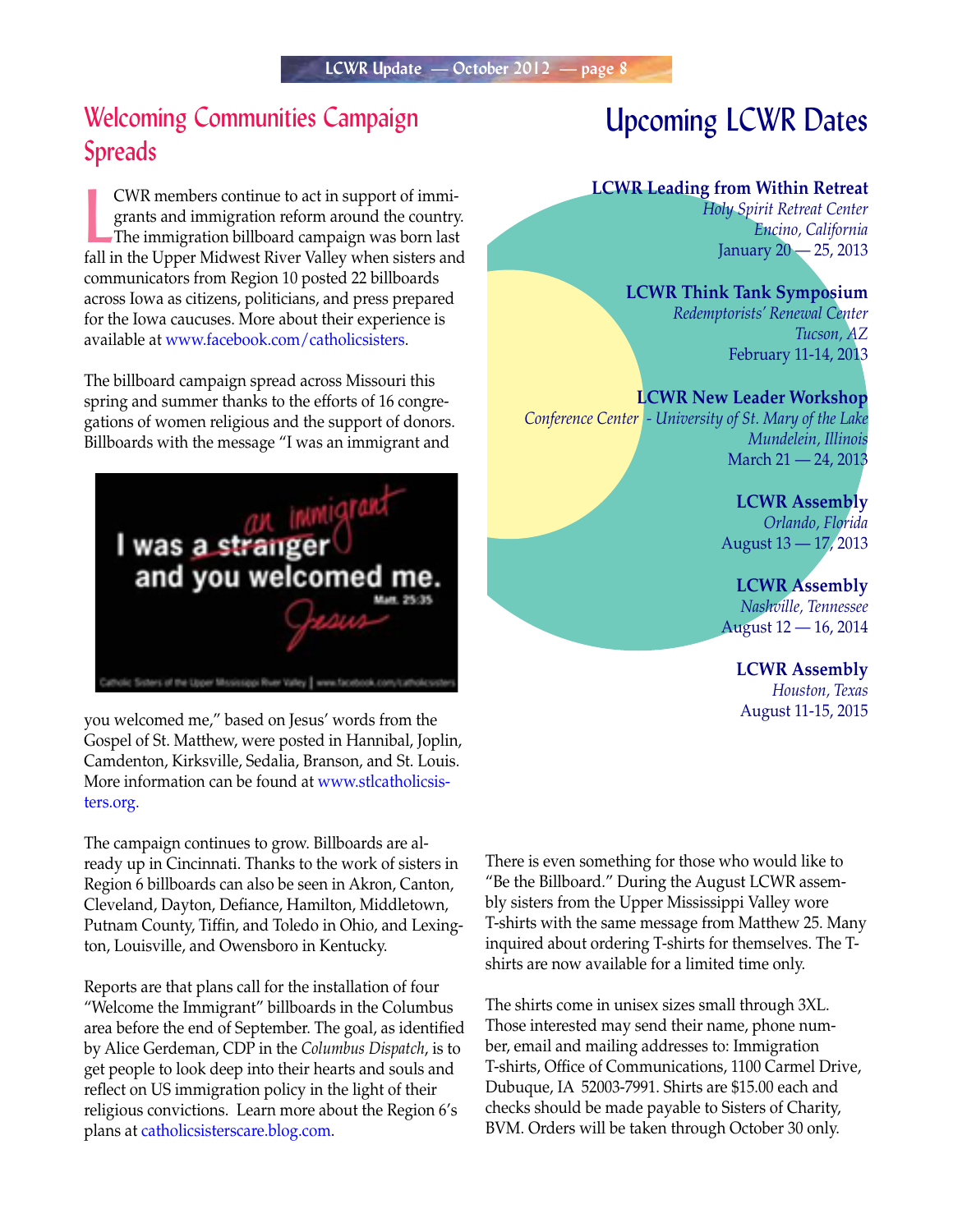### Celebrate October UN Days

Cober offers multiple opportunities to join in<br>solidarity with people around the world to formulated ward human rights and the work of the Unite solidarity with people around the world to forward human rights and the work of the United Nations.

On October 11 the international community celebrates the first annual International Day of the Girl. The UN General Assembly, in its resolution proclaiming the day, recognized that empowerment of and investment in girls, are critical for economic growth and the eradication of poverty, and are key to breaking the cycle of discrimination and violence against women. It is hoped that the observance of the day will raise awareness of the situation of girls around the world and promote their human rights. More information is available at [plan-international.org/girls/day-of-the-girl.php.](http://plan-international.org/girls/day-of-the-girl.php)

October 17, designated by the General Assembly as the International Day for the Eradication of Poverty, is set aside to promote awareness of the need to eradicate poverty and destitution in all countries, particularly in developing countries and to accomplish the Millennium Development Goals.

October 24, United Nations Day, marks the anniversary of the entry into force in 1945 of the UN Charter. With the ratification of this founding document by the majority of its signatories, including the five permanent members of the Security Council, the United Nations officially came into being. October 24 has been celebrated as United Nations Day since 1948 and is observed as a public holiday by many member states.

More information about these and other UN days of commemoration, celebration, and rededication is available at www.un.org/en/events/observances/days.



*Update* is an official publication of the Leadership Conference of Women Religious published monthly and distributed to members nationally.

Editor: Annmarie Sanders, IHM 8808 Cameron Street — Silver Spring, MD 20910 Phone: 301-588-4955 Fax: 301-587-4575 E-mail: asanders@lcwr.org. Website[: www.lcwr.org](http://www.lcwr.org)

## CLINIC/LCWR Offer Webinar: The New American DREAM?

n June, President Obama announced that his administration will stop deporting certain undocumented<br>young people. Instead, it will use its administrative istration will stop deporting certain undocumented young people. Instead, it will use its administrative authority to grant limited benefits on a case-by-case basis to young people who meet the government's criteria. The Catholic Legal Immigration Network Inc. (CLIN-IC), a national organization that works to promote the dignity and protect the rights of immigrants, has offered to host a webinar for LCWR members and staff about the administration's new policy. The webinar will help people learn who is eligible for the program, what the benefits are, where to refer young people for quality legal services, and how one can help community legal service providers meet the need in their area.

If there is interest, LCWR will organize a CLINIC webinar for the fall. Contact information of interested indi[viduals may be sent to Ann Scholz, SSND at ascholz@](mailto:ascholz@lcwr.org) lcwr.org.

#### Vote the Common Good

andidates, incumbents and challengers alike, need to hear from voters over the next month. Voters are encouraged to find out when candidates are holding public events and engage them in conversation about Catholic Social Teaching and the common good.

Women religious may wish to do what the "nuns on the bus" did: ask candidates and elected officials to commit to "reasonable revenue for responsible programs." This may include talking to office seekers about responsible local programs that are helping people meet their needs: job training, healthcare, housing, education, and nutrition. Programs like these depend on many sources of funding and charitable contributions alone are not enough. Government has a role to play to help its citizens in time of need and it has the duty to ask those who have the most to contribute their fair share for the common good.

The direction the country takes depends on the election. Voters may wish to visit [commongood2012.org,](http://commongood2012.org) sign the national preamble to the Common Good Platform, download and share state platforms with candidates for local, state-wide, and national office, and vote the common good on November 6.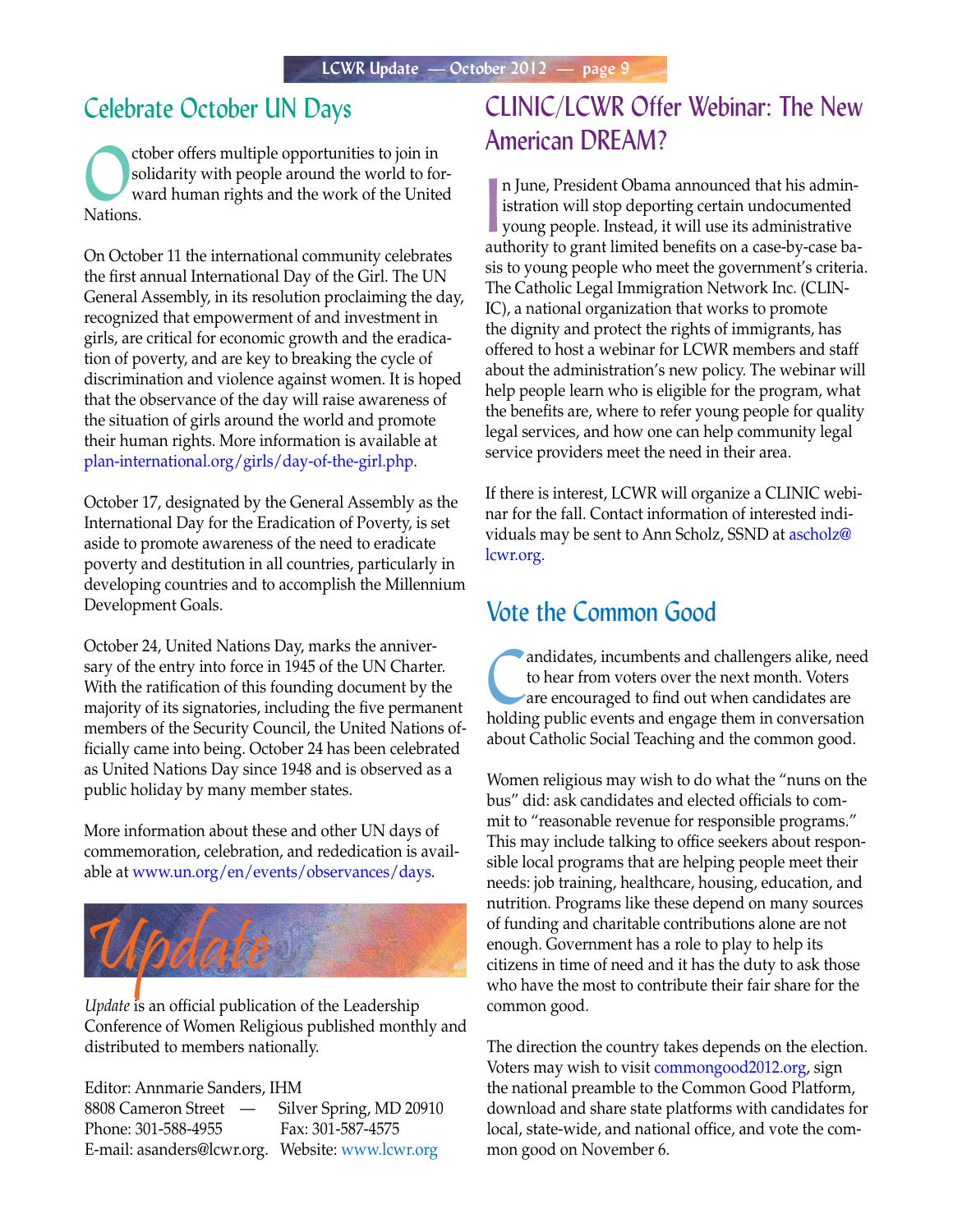# Planning Christmas Gifts for Staff, Benefactors, Friends?

### Consider Purchasing a *Women & Spirit* DVD



This excellent educational resource produced by LCWR chronicles the contributions made by Catholic sisters to the growth of the nation from 1727 to today.

Cost: \$19.95

Proceeds from the sale of the DVD go to help support LCWR's mission.

More information can be found at: [lcwr.org/item/women-spirit](http://cwr.org/item/women-spirit-dvd)dvd

### NRRO Annual Statistical Report Now Available

The annual statistical report is now available from<br>the National Religious Retirement Office at www.<br>usccb.org/about/national-religious-retirement-<br>[office/upload/Statistical-Report.pdf. The report shows](http://www.usccb.org/about/national-religious-retirement-office/upload/Statistical-Report.pdf) he annual statistical report is now available from the National Religious Retirement Office at www. usccb.org/about/national-religious-retirementthe average and median cost of care for each of the LCWR regions.



- Letter to Congress urging members to end the Bush era tax cuts to the richest two percent and to protect the Earned Income Tax Credit, the Child Tax Credit, and the American Opportunity Tax Credit.
- Endorsement of the Robin Hood Tax Campaign which seeks to impose a financial transaction tax on Wall Street to fund the myriad of social needs facing the country and the global community.
- Letter to Congress calling upon members to promote the common good, protect the vulnerable, and rebuild the economy.
- Letter to the members of the House and Senate urging support for the Senate's fiscal year 2013 overall funding level for the International Affairs Budget in order to protect its poverty-focused accounts.
- Letter to Congress asking members to co-sponsor the Fair Minimum Wage Act of 2012 which would raise the federal minimum wage from \$7.25 to \$9.80 by 2014.

# Colorado Springs Franciscans Say 'Thank You!'

We, the Sisters of St. Francis of Perpetual Adoration, wish to express heartfelt gratitude to all for your prayer, support and loving concern for us during our recent historic fire which proved to be the most destructive fire in Colorado state history. Three hundred forty-seven homes were destroyed as well as several thousand acres of National Forest land. Our Mount Saint Francis community and onsite ministries were under mandatory evacuation for a week, but we did not suffer any fire damage. However, it took three weeks for our 104-bed skilled care nursing center and kitchen to be up and running again due to necessary inspections and recertifications. Once again, all is well—all have been safe—and our hearts are filled with gratitude!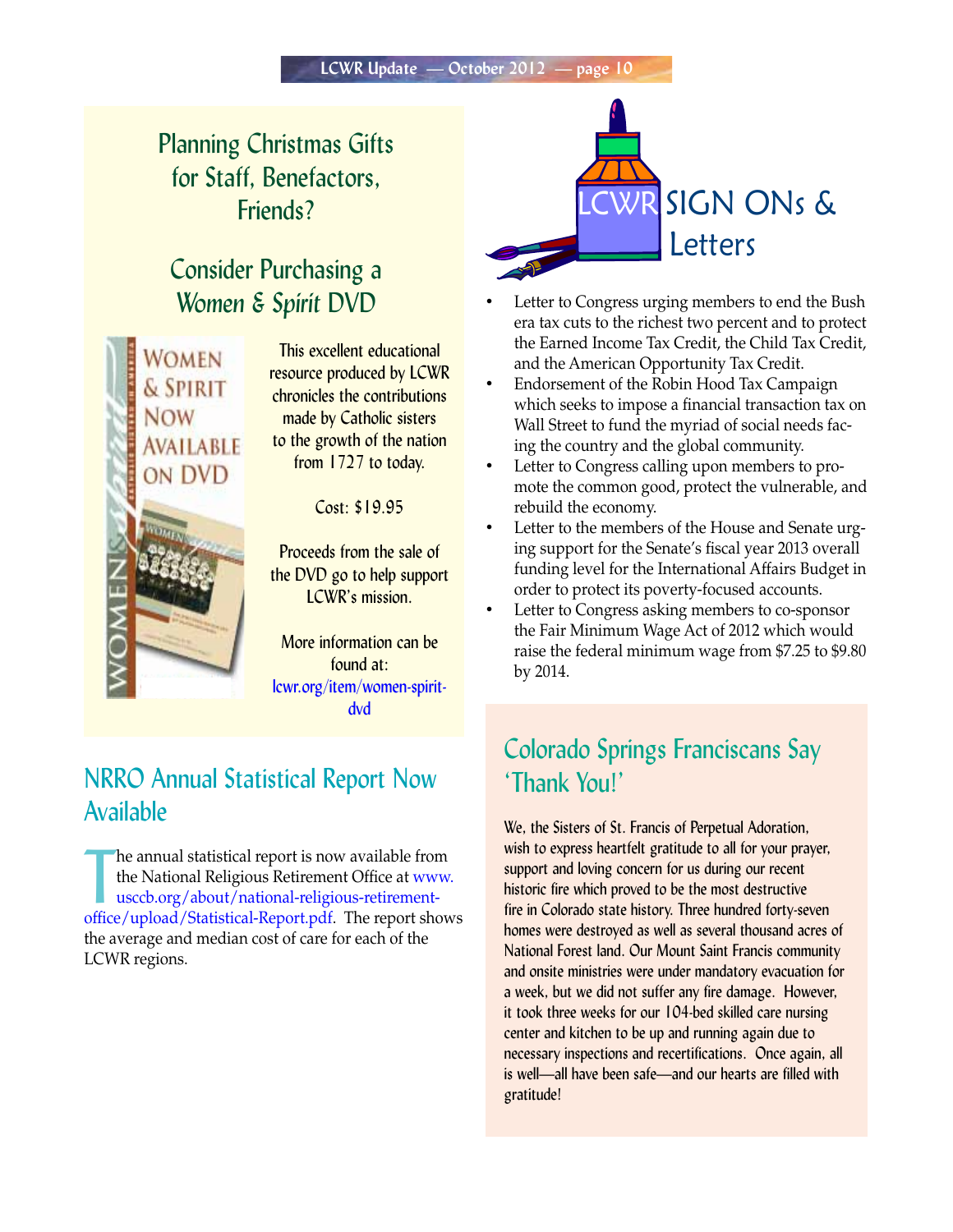#### **LCWR Update — October 2012 — page 11**



# Documentary Chronicles Catholic Sisters in New Orleans after Katrina

tories of the loss of life and destruction of mir<br>tries and residences of Catholic sisters are do<br>mented in the new hour-long documentary, "<br>Shall Not Be Moved: The Catholic Sisters of New tories of the loss of life and destruction of ministries and residences of Catholic sisters are documented in the new hour-long documentary, "We Orleans," which is available to ABC stations throughout the country through November 18. The film relates the soul-searching decisions that six congregations made in the face of the destruction wrought by Hurricane Katrina in 2005.

"This analysis elevates the program from the level of a 'Katrina brick-and-mortar rebuilding chronicle' to a complex and fascinating journey with religious women who faced an uncertain personal and public future," said Sister of St. Francis of Sylvania Judith Ann Zielinski, the film's writer and producer for NewGroup Media, South Bend, IN. "Their choices were not uniform, simple, or immediate; ultimately, however, all six congregations, with an average of 175 years of combined service to New Orleans, re-confirmed their commitment to the city and its people," she added.

The program uses archival photos and materials, television footage of Katrina and the flood, extensive and poignant interviews with sisters from each of the congregations. Music is performed by New Orleans Gospel choirs.

The film project was coordinated and led by SC Ministry Foundation in Cincinnati, Ohio, which organized the fund-raising effort to make the documentary.

"I have had the privilege of witnessing the faith, hope, and love of these women religious in New Orleans since 2005," said Sister of Charity of Cincinnati Sally Duffy, president and executive director of SC Ministry Foundation and an executive producer of the film.

"These prophetic sisters transformed the destruction and devastation through the power of the Spirit and through the abiding presence of Christ. They rebuilt high schools, childcare development centers, community centers and motherhouses, in some cases starting from nothing. In other cases, they began programs that responded to the needs they saw around them after Hurricane Katrina."

More information about the film, including a preview, may be found at [www.weshallnotbemovedmovie.com.](http://www.weshallnotbemovedmovie.com)  [Information on air dates, may be found at www.inter](http://www.inter-faithbroadcasting.com/program_onair.aspx?PID=370)faithbroadcasting.com/program\_onair.aspx?PID=370. Those who do not see their area listed are asked to contact their local ABC affiliate and encourage them to air the show.

### Upcoming Justice Events

**School of the Americas Watch Vigil** Join human rights activists, people of faith, students, teachers, torture survivors, and others united for justice at the gates of Ft. Benning in Columbus, Georgia for the School of the Americas vigil, November 16-18, 2012. Learn more at www.soaw.org.

**SHARE El Salvador/LCWR Delegation to El Salvador** The November 29-December 6, 2012 pilgrimage is filling up fast. In honor of the four martyred church women, SHARE will launch four scholarships for young women leaders to attend college. LCWR has made a \$5000.00 contribution and is encouraging regions and congregations to contribute whatever they can to scholarship fund. Details and registration materials are available at [www.share-elsalvador.org/delegations/major-delega](http://www.share-elsalvador.org/delegations/major-delegations/honoring-women-religious-delegation)tions/honoring-women-religious-delegation.

**CLINIC/USCCB Migration Conference** From December 8-10, USCCB and CLINIC will be co-hosting a conference, "Migration Policy and Advocacy in 2013 and Beyond: New Challenges and New Opportunities," in Atlanta, GA. The conference will examine migration from both federal and local perspectives and will discuss methods for advancing the migration policy agenda of the Church. Panels will address state and local immigration policy advocacy as well as other issues such as federal legislation, refugee protection, detention, and migration trends in the United States. More [information is available at www.justiceforimmigrants.](http://www.justiceforimmigrants.org) org.